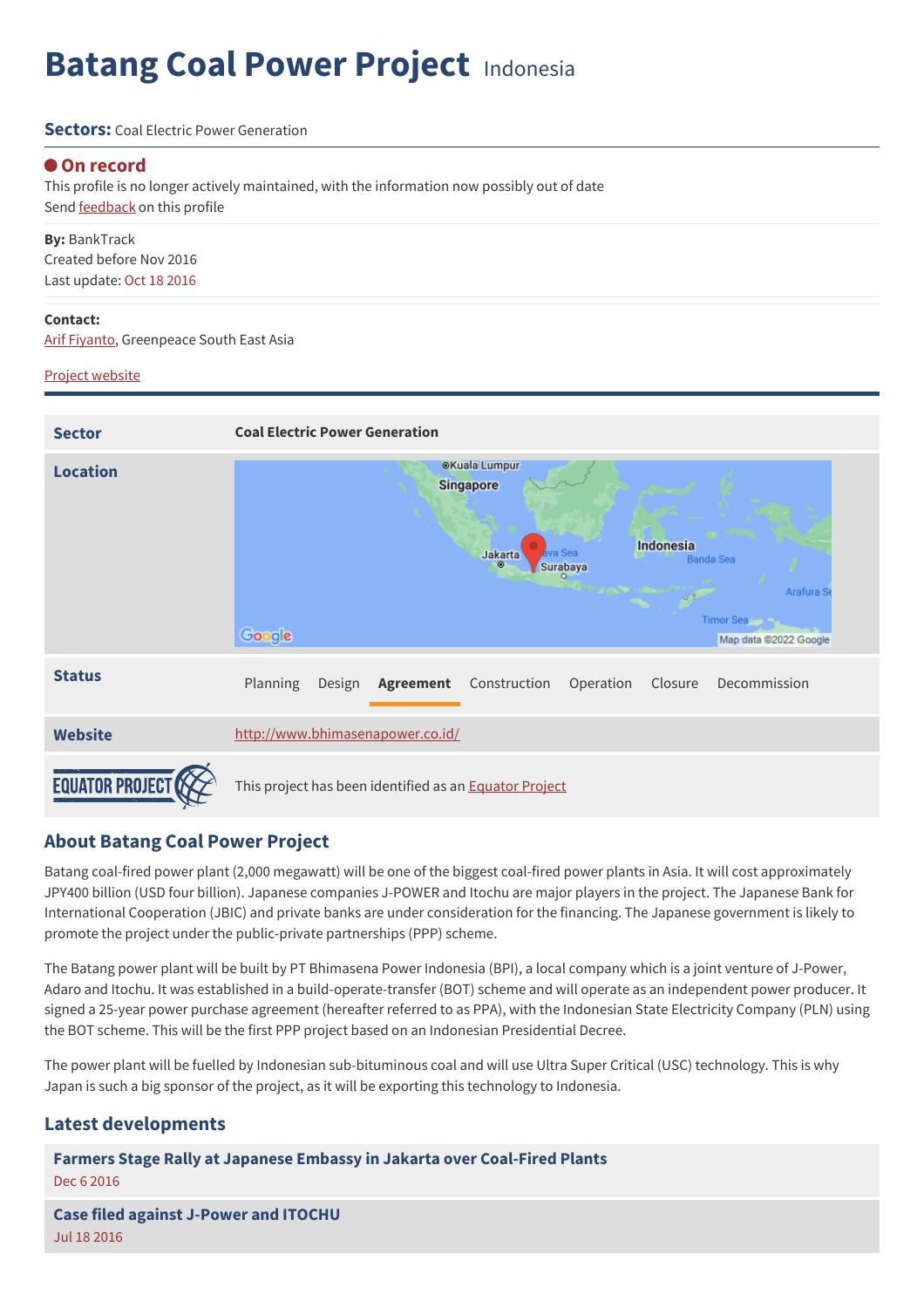#### **What must happen**

The World Bank should immediately cease financing Batang as it goes against its new policy to quit supporting coal projects worldwide. It should also ensure its existing projects conform to its new standards and embrace more geothermal and other renewable energy projects in Indonesia. JBIC should immediately pull out of the project as it does not comply with its own standards. It lacks social acceptability and the project is not lawful, as is required by JBIC Guidelines.

Japan, which has also played a major role in pushing the dirty Batang plant, must cease peddling its coal projects in Asia, and embrace clean energy as it promised to, after the Fukushima disaster. The Indonesian government should spent the requisite USD four billion on cleaner, more sustainable, renewable energy solutions.

Commercial banks must not participate in the financing of this project in any way.

## **Impacts**

## **Social and human rights impacts**

The Batang locals have voiced their concerns about the negative health effects the project will bring as well as the impact it will have on their livelihood which is so heavily dependent on the fertile agricultural land and fishing area. These concerns are not only isolated to the local area, but have also reached the capital of Jakarta where a protest was held in front of the Japanese embassy. However, in an attempt to repress the locals' protests, the military and police took violent action which resulted in several injuries.

More than 7,000 villagers have expressed concern over the proposed power plant. Fifty local landowners have refused to sell 55 hectare of land that is needed for the proposed 226 hectare power plant. The local community has protested on 22 occasions, both locally as well as in Jakarta. On July 22, 2013, about 180 Batang locals protested at the Japanese embassy in Jakarta. The following week, on July 30, local authorities and the military resorted to taking violent action against protestors, which resulted in 17 injuries, according to local news reports.

## **Environmental and climate impacts**

Local people are concerned about the plant's impact on their livelihood and health. Construction will destroy fertile agricultural land. Emissions from the plant will pollute local coastal areas where more than 10,000 fishers earn their living. It is estimated that the facility can emit some 226 kg of mercury per year. Just 0.907 grams of mercury in a lake has the potential to make fish in a one hectare area unfit to eat.

The proposed power plant infringes upon the Ujungnegoro-Roban coastal area, which is protected as a Marine Protected Area and Local Sea Tourism Object under Government Regulation No. 26/2008. Part of the power plant will be built at sea and infringes upon a protected area, in direct violation of Central Java provincial bylaw No 6/2010 on spatial planning.

There have been major initiatives by the Indonesian government to combat climate change. In 2009, the government pledged to reduce its greenhouse gas emissions by 26% by 2020. However, the Batang power plant alone is likely to emit 10.8 million tonnes of CO2 per year. If coal fired power plants continue to be built, Indonesia's energy sector emissions could double by 2020. If we are to have any chance of avoiding catastrophic climate change, according to scientists, we must limit global temperature rises to two degrees Celcius from pre-industrial level.

## **Other impacts**

**The AMDAL process** (Indonesian Environmental Impact Assessment) failed to include the community concerns and voices. Instead of being participatory or taking note of local residents' protests, it ignored the community's very explicit resistance. Indeed, the community's response was completely excluded from the record of the AMDAL hearing. The final AMDAL forum minimized the participation of registered, verifiable residents and included the participation of groups with no prior track record and no verifiable connection to the community, or to the land. Residents allege that some of these participants were brought in from farther afield by the company and the local government in order to drown out the community's voice.

**Strong-arm tactics employed against farmers opposing this coal project**In Batang Regency, on the north coast of Central Java, Bhimasena Power Indonesia (BPI) has made way for a massive coal power plant project in part through strong-arm tactics against local farmers opposed to the project. In this [report](http://www.corruptionincoal.org/2016/10/20/strong-arm-tactics-employed-against-farmers-opposing-a-coal-project/), farmers talk about the anger and frustration they feel about being fenced off from their land and livelihoods, harassed by security guards. "Farmers, landowners and others who reject the coal power plant often receive threatening text messages. In other cases, paid thugs have visited residents' houses, intimidating them to sell their land." Lembaga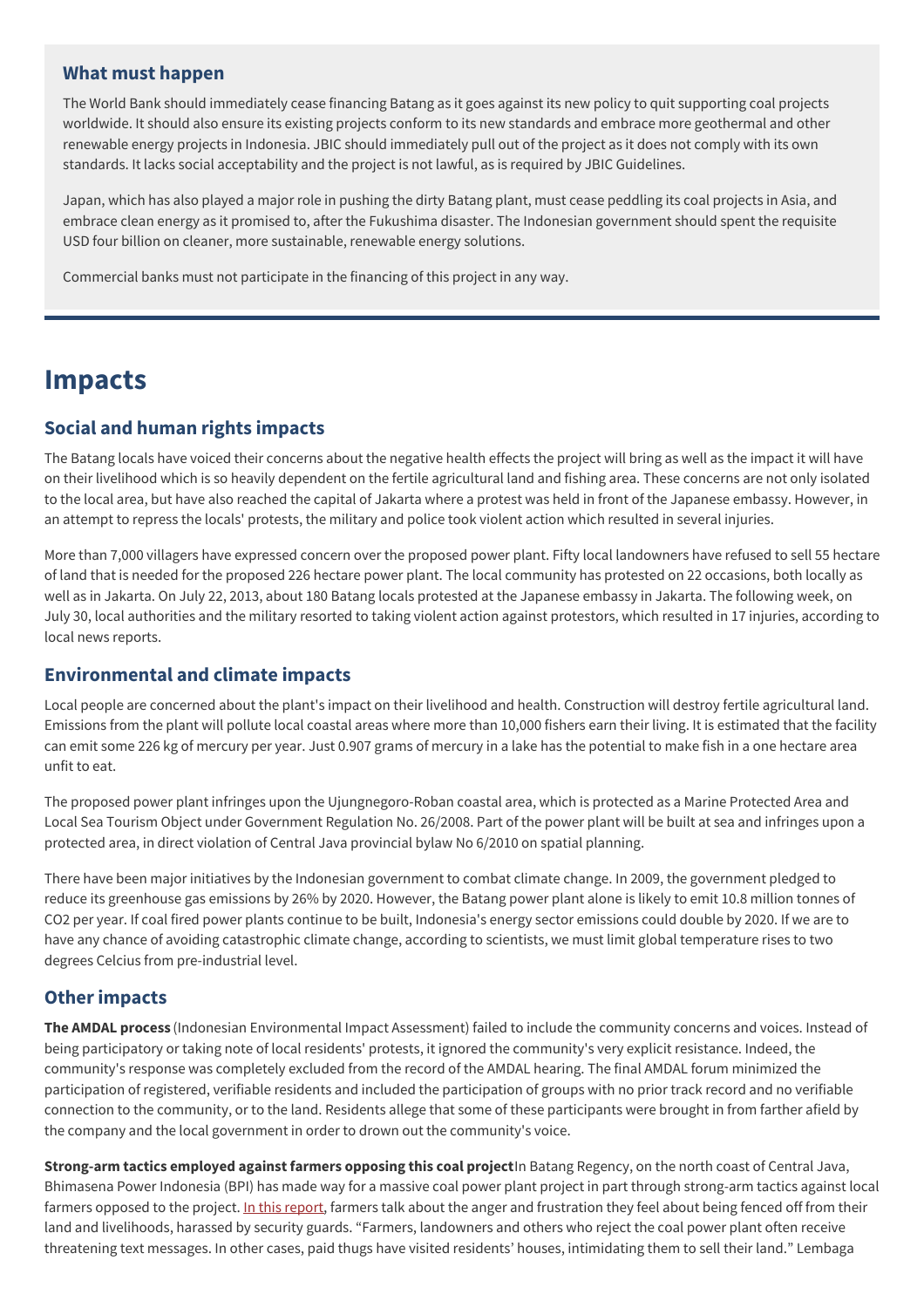Bantuan Hukum (LBH) Semarang, a legal aid organization that has been working with the community, also says a deception tactic is being used in which the company makes it seem as if they've already acquired large amounts of land as a way to pressure residents who have not yet sold (source www.corruptionincoal.org).

## **Governance**

## **Brief history**

- June 2011: three companies (J-Power, Adaro and Itochu) get priority negotiation rights
- July 2011: J-Power, Adaro and Itochu establish BPI
- October 6 2011: BPI (for a 25 year PPA) enters into a contract with PLN. BPI enters into contracts with IIGF and the Indonesian government to guarantee payment obligations
- July 4 2011: Locals and citizens' groups hold a protest in the capital city of Jakarta, in front of the Ministry of Marine Affairs and Fisheries
- August 2012: scheduled loan agreement is delayed. BPI and commercial banks enter a one year bridge loan agreement
- October 2012: deadline for obtaining a loan is extended, start of construction is delayed
- July 5 2013: locals hold a protest in Semarang, the capital of Central Java province
- July 11 2013: JBIC starts an environmental review for the Batang power plant project
- End of July 2013: JBIC conduct a site investigation as part of their environmental review of the Batang power plant project
- July 22 2013: locals and citizens' groups hold a protest in front of the Japanese embassy in the capital city of Jakarta. They submit a letter to the embassy addressed to Prime Minister Abe stating that "due to the construction of the Batang coal-fired power plant by two Japanese companies, several human rights violations have taken place. These companies have threatened locals, made criminals of local community leaders, destroyed jasmine gardens and have taken away the land that is required for the livelihood of locals."
- July 30 2013: on the construction site of the power plant, the police and military take violent action against approximately 500 locals who demanded an end to the construction of the Batang power plant. Approximately fifteen people are injured in the incident
- August 2013: the National Commission on Human Rights in Indonesia submit a recommendations report to the Indonesian government concerning the Batang power plant project. In its report, the commission recommends the local police and national military to withdraw from land acquisition negotiations as they could force the sale of land
- August 26 2013: Indonesian government officials approve the EIA and issue an environmental permit
- October 6 2013: the deadline for obtaining a loan was re-extended by Presidential Decree as an environmental review is necessary before financing can be set

## **Updates**

## **Farmers Stage Rally at Japanese Embassy in Jakarta over Coal-Fired Plants**

#### Dec 6 2016

JAKARTA – Dozens of Indonesian farmers and environmental activists gathered on Monday 6th of December outside the Japanese embassy in Jakarta to demonstrate against the expansion of coal power plants, with which the Indonesian government hopes to drive the electrification of the archipelago. The farmers, hailing from Batang district in Central Java province of Indonesia, threw dirt and paddy rice on a tarp in front of the embassy in a symbolic display of their livelihoods, which will be in jeopardy if the \$4-billion coalfired plant partially financed by the Japanese government goes ahead. Greenpeace joined the rally to raise the issue of greenhouse gas emissions as well as health risks caused by toxic mercury pollution to the 15,000-person strong communities in the vicinity of the plant. "Every new coal-fired power plant means elevated health risks for Indonesians. Lives, including those of children, are cut short due to strokes, heart attacks, lung cancer and other cardiovascular and respiratory diseases," said Greenpeace's climate and energy campaigner Arif Fiyanto, who urged the Indonesia government to source more sustainable sources of energy. Read more [here](http://laht.com/article.asp?ArticleId=2426543&CategoryId=13936).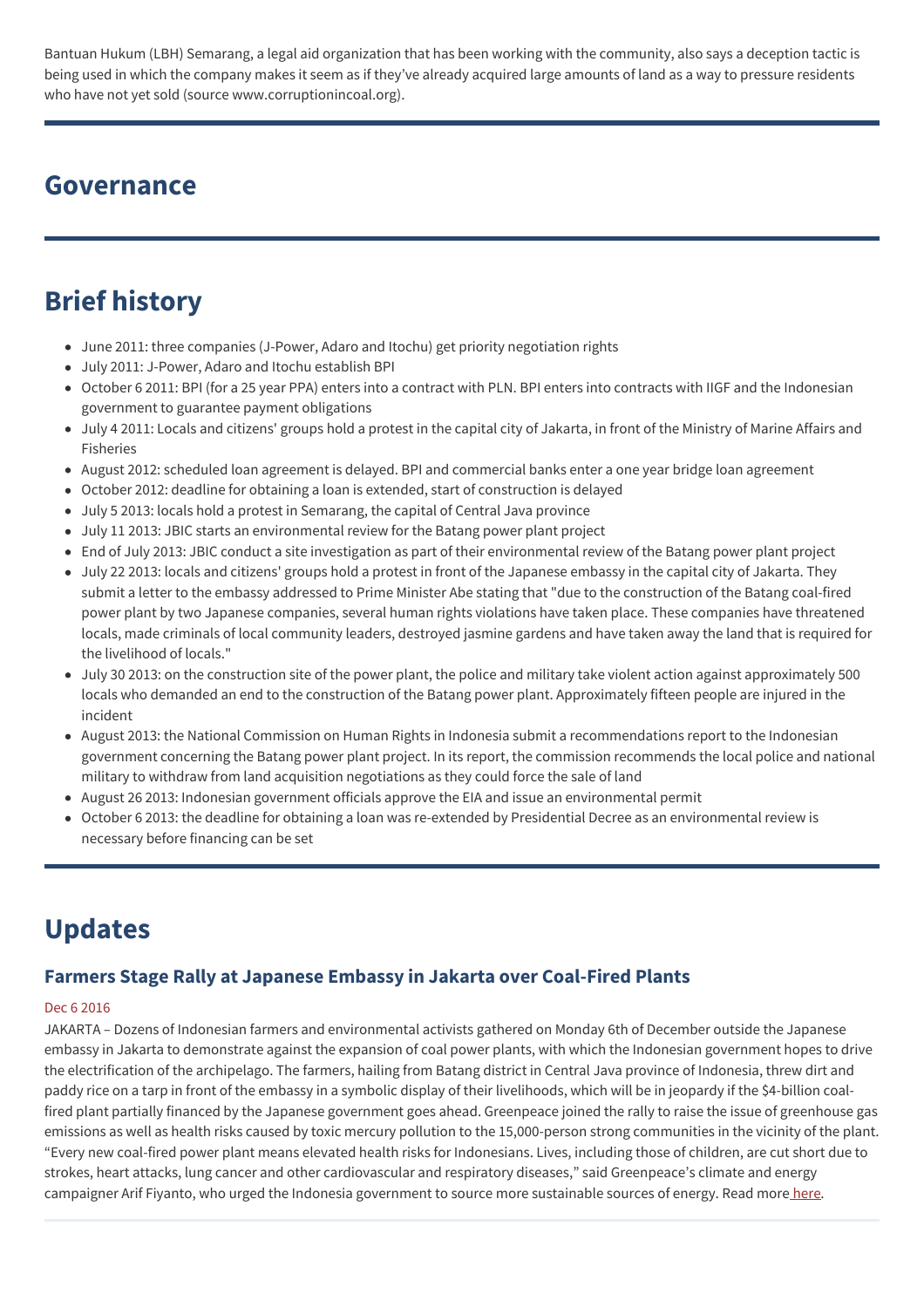## **Case filed against J-Power and ITOCHU**

#### Jul 18 2016

The Japanese NCP (National Contact Point OECD) has accepted the OECD Guidelines case filed against J-Power and ITOCHU by 23 community leaders related to the construction and operation of a coal-fired power plant in Batang, Central Java, Indonesia. The complaint outlines human rights violations committed by Bhimasena Power Indonesia (BPI), the joint-venture the two companies helped establish to construct and operate a coal-fired power plant in Batang. More information on the specific cases: [J-Power](http://www.oecdwatch.org/cases/Case_433), [ITOCHU](http://www.oecdwatch.org/cases/Case_432). (source OECD [Watch](http://www.oecdwatch.org/)).

## **Project Finance and Political-Risk Guarantee for Central Java Coal-Fired Power Generation Project in Indonesia**

#### Jun 3 2016

The Japan Bank for International Cooperation on June 3 2016 signed a loan agreement amounting to approximately USD2,052 million (JBIC portion) with PT Bhimasena Power Indonesia (BPI), an Indonesian company invested in by Electric Power Development Co., Ltd. and ITOCHU Corporation etc., for the Central Java coal-fired power generation project in Indonesia. The loan, provided in project finance, is cofinanced with Sumitomo Mitsui Banking Corporation, The Bank of Tokyo-Mitsubishi UFJ, Ltd., Mizuho Bank, Ltd., Sumitomo Mitsui Trust Bank, Limited, Mitsubishi UFJ Trust and Banking Corporation, Shinsei Bank, Limited, The Norinchukin Bank, and two Singaporean entities, DBS Bank Ltd and Oversea-Chinese Banking Corporation Limited, with a total cofinancing amount of approximately USD3,421 million. JBIC provides political risk guarantee for the portion financed by private financial institutions. Source: [JBIC](http://www.jbic.go.jp/en/information/press/press-2016/0603-48595).

## **Greenpeace, locals urge Jokowi to halt construction of USD four billion Batang Power Plant**

#### Oct 7 2015

**[Jakarta](http://jakartaglobe.beritasatu.com/news/greenpeace-locals-urge-jokowi-halt-construction-4b-batang-power-plant/).** Residents of Central Java's Batang district, alongside environmental activists, rallied at the State Palace calling on President Joko Widodo to halt construction of a 2,000 megawatt coal-fired power plant, arguing that land procurement for the plant is still not finalized ten years after the project was launched. "Time is up for the Batang coal-fired power plant," Arif Fiyanto, head of climate and energy campaigning at Greenpeace Southeast Asia, said.

## **Jokowi's misleading view of Batang plant**

#### Sep 4 2015

[According](http://www.thejakartapost.com/news/2015/09/04/jokowi-s-misleading-view-batang-plant.html) to the Jakarta Post: President Joko "Jokowi" Widodo attended the ground-breaking ceremony that marked the start of construction of the Batang coal-fired power plant in Central Java, although no ground was broken that day. With his speech he hoped to instill optimism and confidence that construction of the massive coal plant will begin imminently, as though all of the project's problematic financial issues had been resolved.

However, the reality is that the power plant has been delayed for nearly four years now due to persistent opposition from the local villagers living near the project site. Today, dozens of landowners are still refusing to sell their land. They own around 10 percent of the 226 hectares needed for this mega-project.

## **Current situation**

#### Feb 3 2014

- The guarantee agreement for the Batang power plant project was signed on October 6, 2011 and the deadline for loan procurement was set one year later. But due to local opposition to the project and failure to secure enough land, only about 80% of the estimated land has been secured. The deadline to acquire enough land was extended two years in a row, until 2014.
- Construction was set to begin in October, 2012. Unit 1 and Unit 2 are planned to begin operations at the end of 2016 and mid-2017 respectively. However, it is expected that operations will not begin as planned.
- JBIC is still currently conducting the environmental review for this project.

## **Financiers**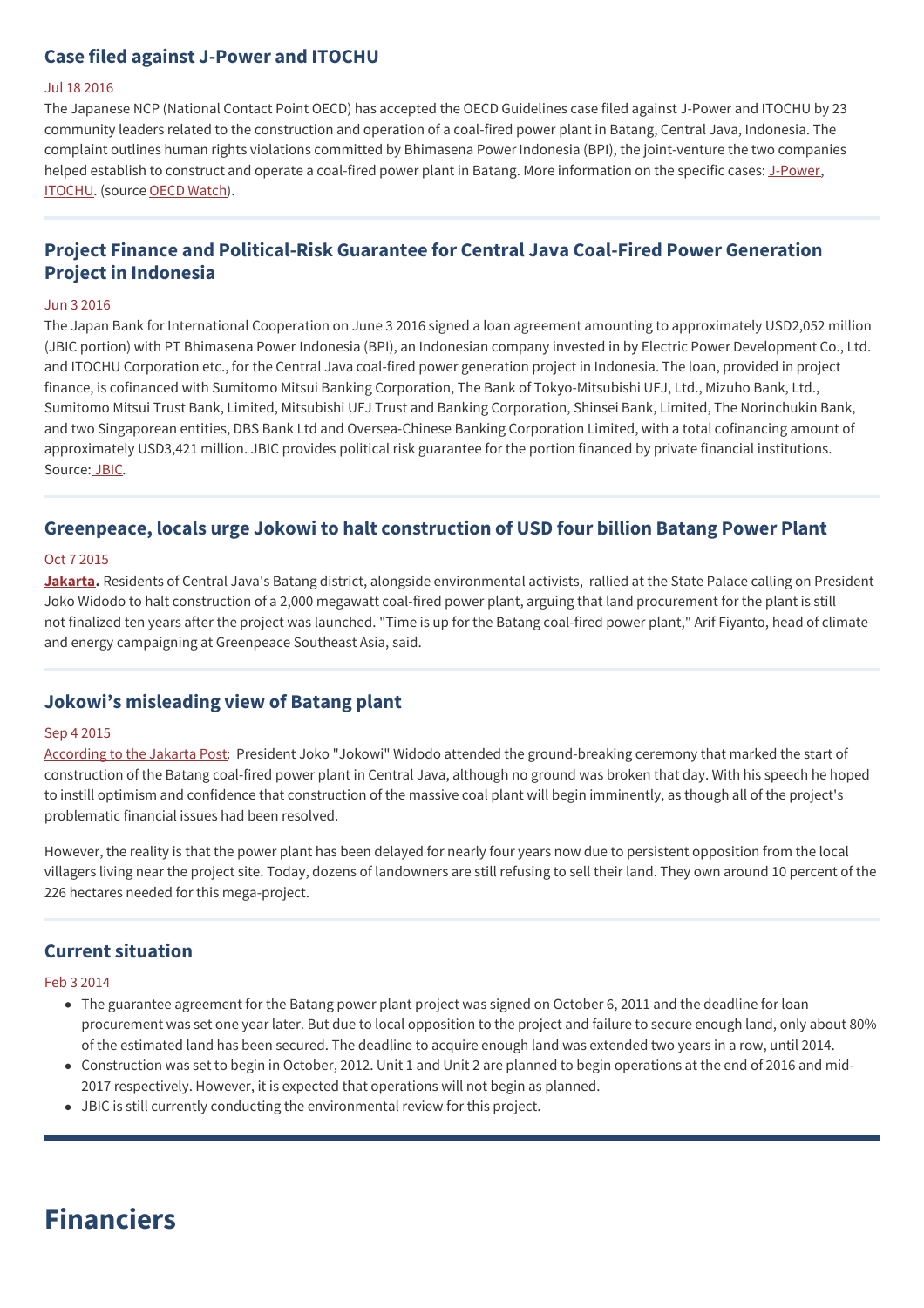| <b>Banks</b>                                                                                         |                    |                  |                  |
|------------------------------------------------------------------------------------------------------|--------------------|------------------|------------------|
| Bank Rakyat Indonesia - BRI Indonesia profile                                                        |                    |                  | Details $\nabla$ |
| Uncategorised<br>Cash - Cash for land acquisition<br>source: Greenpeace 2014 - The true cost of coal |                    |                  |                  |
| <b>DBS Bank</b> Singapore profile                                                                    |                    |                  | Details $\nabla$ |
| Debt - project finance<br>source: JBIC                                                               | USD 152.11 million | <b>June 2016</b> |                  |
| Debt - corporate loan<br>source: Greenpeace 2014 - The true cost of coal                             | USD 18 million     | August 2012      |                  |
| Mitsubishi UFJ Financial Group (MUFG) Japan profile                                                  |                    |                  | Details $\nabla$ |
| Debt - project finance<br>source: JBIC                                                               | USD 152.11 million | <b>June 2016</b> |                  |
| Debt - corporate loan<br>source: Greenpeace 2014 - The true cost of coal                             | USD 62 million     | August 2012      |                  |
| <b>Mitsubishi UFJ Trust and Banking</b>                                                              |                    |                  | Details $\nabla$ |
| Debt - project finance<br>source: JBIC                                                               | USD 152.11 million | <b>June 2016</b> |                  |
| Mizuho Japan profile                                                                                 |                    |                  | Details $\nabla$ |
| Debt - project finance<br>source: JBIC                                                               | USD 152.11 million | June 2016        |                  |
| Debt - corporate loan<br>source: Greenpeace 2014 - The true cost of coal                             | USD 18 million     | August 2012      |                  |
| Norinchukin Bank Japan profile                                                                       |                    |                  | Details V        |
| Debt - project finance<br>source: JBIC                                                               | USD 152.11 million | <b>June 2016</b> |                  |
| <b>OCBC</b> Singapore profile                                                                        |                    |                  | Details $\nabla$ |
| Debt - project finance<br>source: JBIC                                                               | USD 152.11 million | <b>June 2016</b> |                  |
| Debt - corporate loan<br>source: Greenpeace 2014 - The true cost of coal                             | USD 18 million     | August 2012      |                  |
| Shinsei Bank Japan profile                                                                           |                    |                  | Details $\nabla$ |
| Debt - project finance<br>source: JBIC                                                               | USD 152.11 million | <b>June 2016</b> |                  |
| <b>Sumitomo Mitsui Banking Corporation (SMBC)</b> Japan profile<br>Details $\nabla$                  |                    |                  |                  |
| Debt - project finance<br>source: JBIC                                                               | USD 152.11 million | <b>June 2016</b> |                  |